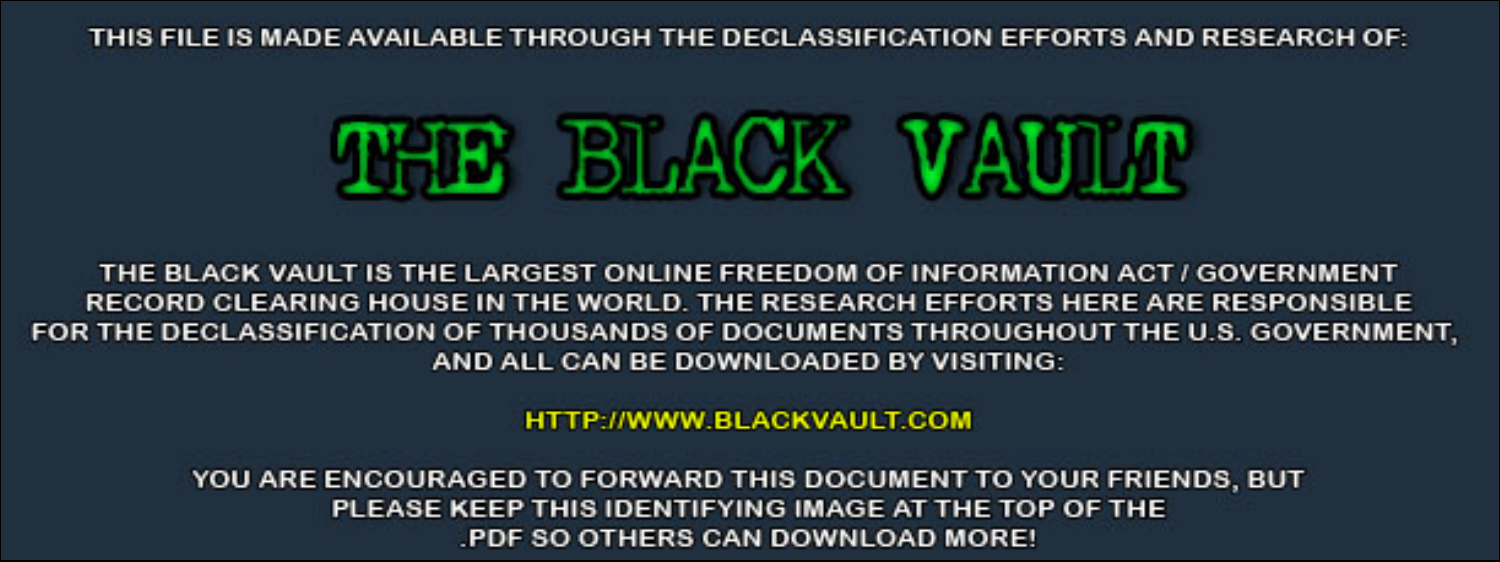UNCLASSIFIED/FOR OFFICIAL USE ONLY

# **(U) Cryptologic Almanac 50th Anniversary Series**

# **(U) Quiz**

(U) It won't get you on that show with Regis Philbin, but see how quickly you can put these dozen items connected with NSA's 50 years into chronological order. The correct answers are at the bottom.

(UHFOUO)

- 1. Founding of the Armed Forces Security Agency
- 2. First NSA NEWSLETTER
- 3. Phoenix Society established
- 4. Ops 1 on FGGM officially opened
- 5. Founding of NSA
- 6. Louis Tordella became Deputy Director
- 7. William Friedman delivers "Six Lectures on Cryptology"
- 8. Headquarters (9-story) building dedicated
- 9. CSS established
- 10. Codewords TRINE, SAVIN, LARUM
- 11. Marine Guards assume responsibility for NSA physical security
- 12. Operations Building 3 dedicated

(D) Now, for the answers.

| Almanac 50th Anniversary Series                        |                                                                                    |
|--------------------------------------------------------|------------------------------------------------------------------------------------|
| <b>Content Owner: Feedback</b><br>Feedback<br>Web POC: | Last Modified: by nsr<br>Last Reviewed: February 28, 2003<br>Next Review: 365 days |
| UNCLASSIFIED/FOR OFFICIAL USE ONLY                     |                                                                                    |
|                                                        |                                                                                    |

Approved for release by NSA on 9 January 2007 pursuant to E.O. 12958, as amended. MDR-51909.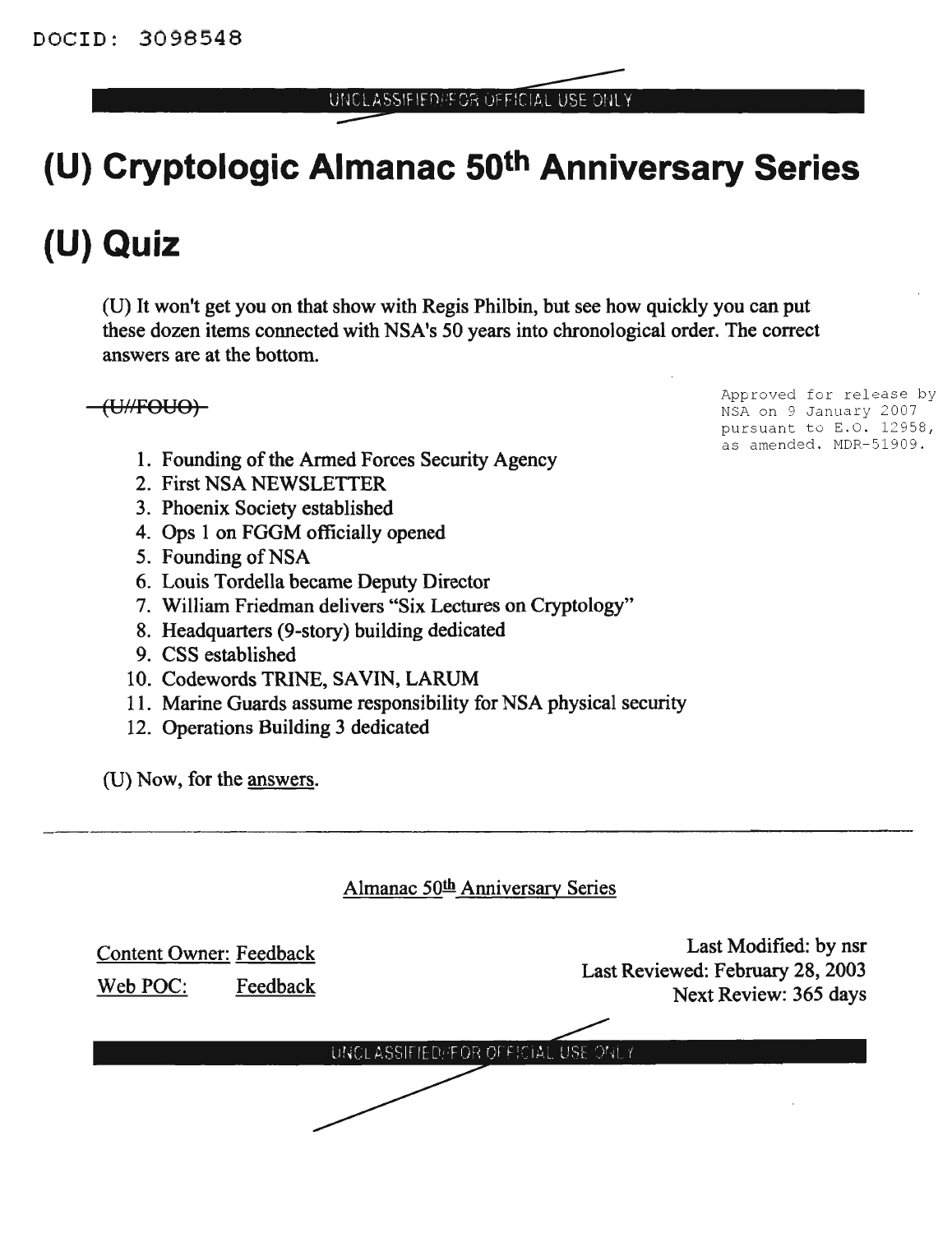file:///F|/webc/TEST/njweave/Almanac/2002/JulAug/answers.htm

UNCLASSIFIED (FOR OFFICIAL USE ONLY

# Cryptologic Almanac 50th Anniversary Series

# Answers to the Quiz

(U) On the previous page, we challenged you with a list of a dozen events in NSA's history that we asked you to put in chronological order. Now that you've had time to cogitate over them, see how well you did.

# ANSWERS

### 1. May 1949 -- Founding of the Armed Forces Security Agency

(UHFOUOJ The Armed Forces Security Agency (AFSA) was the U.S. government's first centralized cryptologic organization. It was founded to eliminate duplication of effort and effect economies in cryptologic operations.

#### 5. October 1952 -- Founding of NSA

fUHFOUO)"When AFSA's organizational weaknesses became apparent during the Korean War, President Harry Truman commissioned a study on how to improve the nation's cryptologic operations. Based on recommendations from that study, President Truman strengthened the authorities given to AFSA and renamed it the National Security Agency.

### 2. November 1953 -- First NSA NEWSLETTER

(UHFOUO) The NEWSLETTER began as a four-page information sheet, providing basic information to the workforce. In November 1964, the NEWSLETTER expanded its size and became a 20-page "slick" with more news items, photographs, and regular features, including the popular "HEADLINE PUZZLE." The NEWSLETTER went "out of business" in 2000, as it converted to electronic form and merged with the Communicator.

### 11. June 1954 -- Marine Guards

(UHFOUO) At General Canine's request, the USMC furnished trained security personnel to provide physical security at NSA buildings. The marine barracks at Ft. Meade opened officially in November of 1954. Marines provided security at NSA's Ft. Meade and other compounds until September 1978.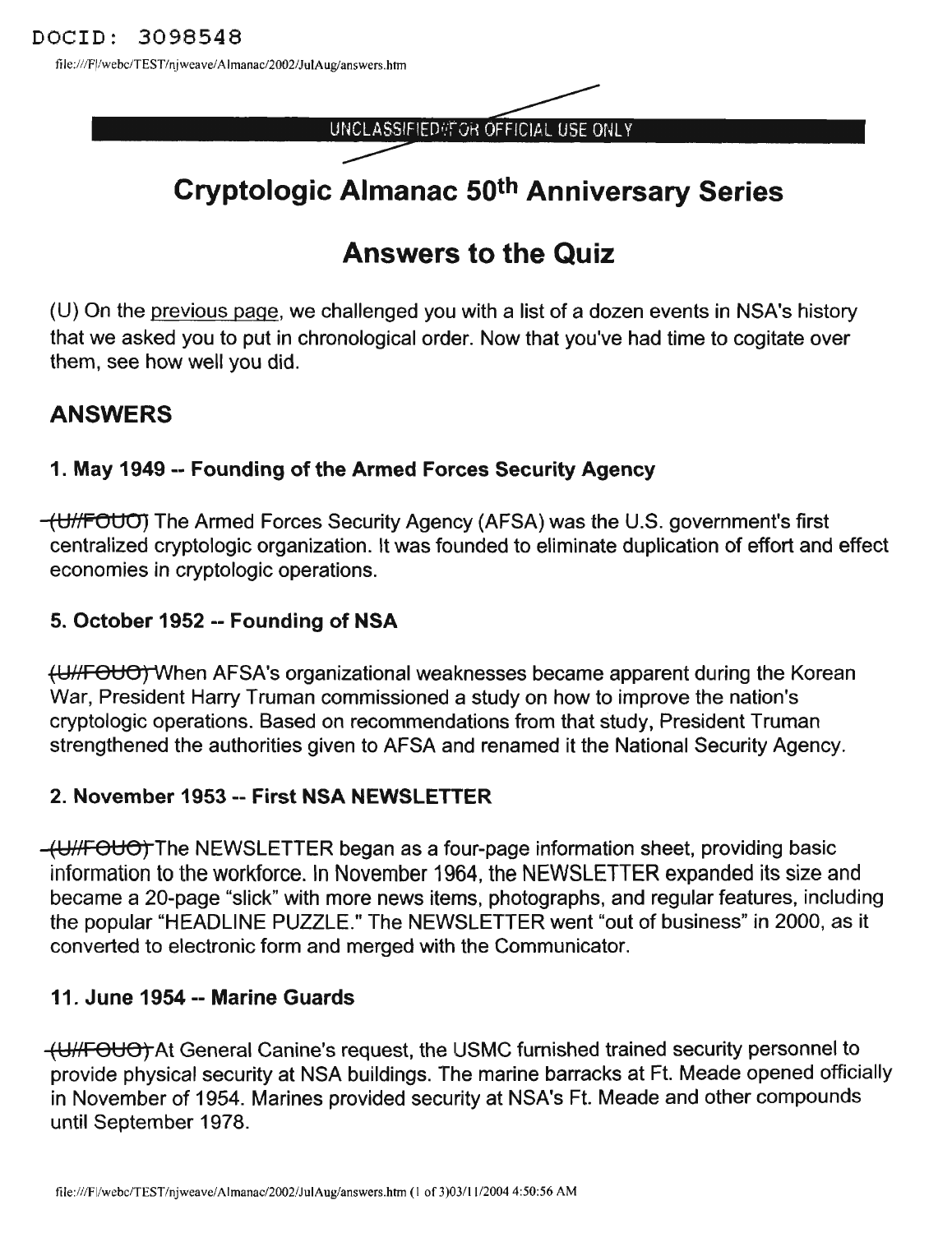file:///F//webc/TEST/njweave/Almanac/2002/JuIAug/answers.htm

# 4. November 1957 -- Ops 1 on FGGM officially opened

 $(11$ /EQUO $)$  When NSA was first formed, it was a tenant housed uncomfortably in both the Army Security Agency's Arlington Hall and the Naval Security Station. At that time, moreover, the federal government was seeking to disperse key organizations away from the District of Columbia, which was considered a prime target for Soviet nuclear bombing. After considering a move to Fort Knox, Kentucky, and finding the workforce overwhelmingly against it, DIRNSA decided on Ft. Meade. LTG Samford, the second DIRNSA, dedicated the 3-story Operations Building (not then called "Ops 1 -- there weren't any other operations buildings!).

# 6. August 1958 \_. Louis Tordella became Deputy Director.

(III/EOUO) When it was first formed, NSA had three vice directors, one from each of the service cryptologic organizations. In 1956, however, NSA consolidated the post into one civilian deputy director. The first, Joseph Ream, came from private industry, and held office for only about a year. The second, Dr. Howard Engstrom, had ill-defined duties and used the position to sponsor special projects. However, LTG Samford, DIRNSA in 1958, wanted the deputy director to be his "alter ego." He selected Dr. Louis Tordella, a senior official with wideranging experience, to take an active role in managing NSA. "Dr. T," as he was affectionately known, remained as D/DIR until his retirement in 1974.

# 7. 1965·- William Friedman delivers "Six Lectures on Cryptology."

(UHFOUO) William Friedman had been performing cryptologic services for the United States since World War I and helped put American cryptanalysis on a scientific basis. His lectures traced the history of codes and ciphers throughout the world from ancient times to World War II and were the product of a lifetime of studying the subject and collecting books on it. These six lectures have been reprinted in The Friedman Legacy (published by and available from the CCH).

# 8. June 1966 -- Headquarters (9-story) building dedicated

 $(H/\sqrt{H^2}$ . Within a few years of the dedication of the Ops 1 building, the NSA leadership recognized that the building could not contain all operations and support functions, as originally planned. NSA had expanded farther and faster than anyone had expected. Thus, the leadership decided on another building, but also elected to construct up instead of out.

# 12. November 1968 -- Operations Building 3 dedicated

 $-\left(\frac{U}{H}\right)$  When the Armed Forces Security Agency was established in 1949, and when it transformed into NSA in 1952, the communications intelligence (COMINT) and communications security (COMSEC) missions were conducted at different locations--